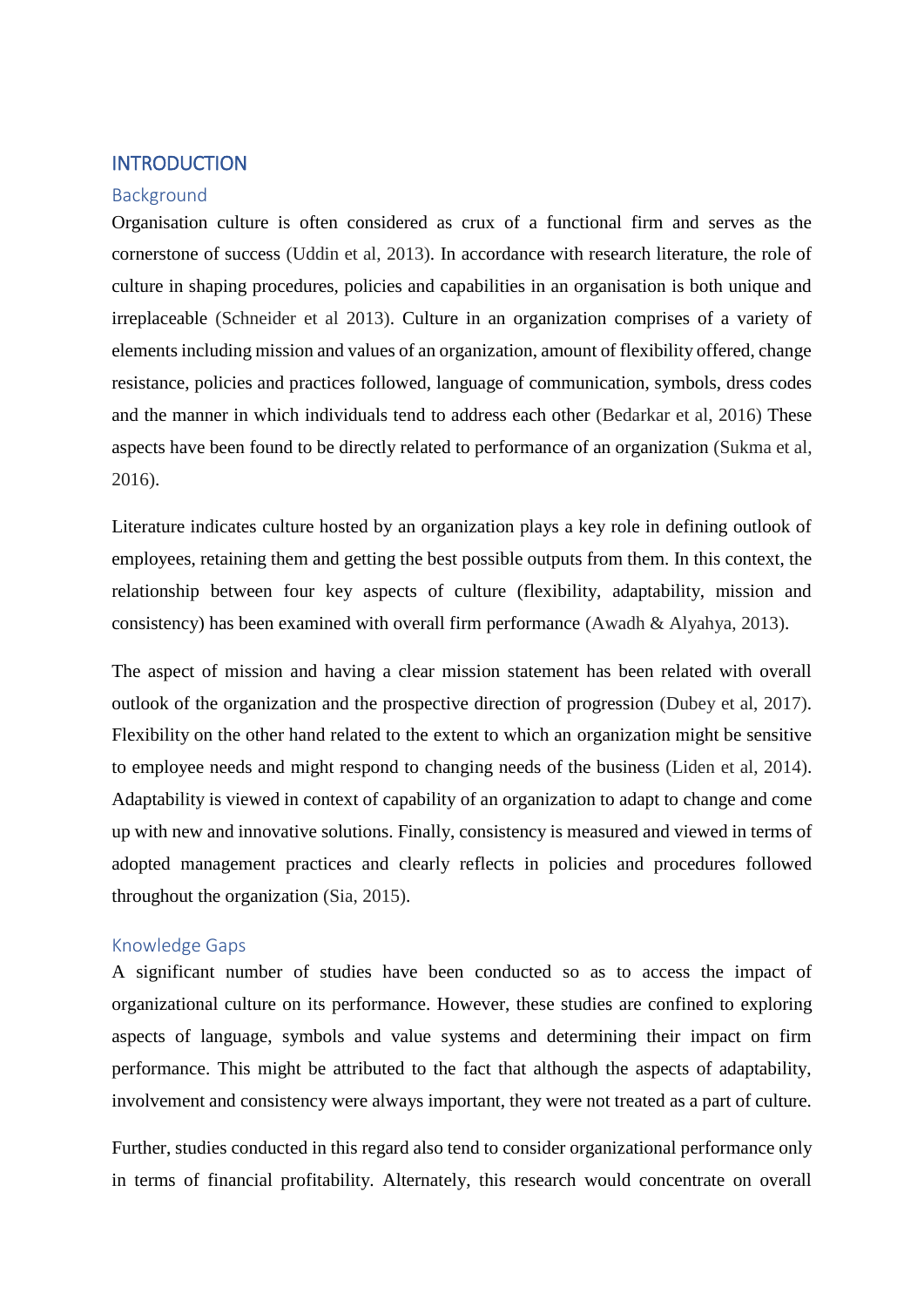performance. In other words, financial, operational and growth and development performance of an organization functioning in the manufacturing sector would be assessed.

Finally, a considerable knowledge gap has been identified in making recommendations for integrating the aspects of flexibility, adaptability and involvement in processes, policies and management styles followed by organizations so as to improve overall performance.

This study would help in adding to the existing body of knowledge of relationship between organization culture and overall performance of a firm. In other words organizations would be able to use findings of this study and improve their performance not just in terms of their financials but also in context of their management.

## Research Question

How do four specific aspects (consistency, involvement, adaptability and mission) of organizational culture impact overall performance of a firm?

This research would be focused on the manufacturing industry in UK. Results obtained from this research would be used for the purpose of making recommendations for performance improvement.

## Research Objectives

While trying to answer the above stated research question in an effective manner, the main question would be broken down into following smaller sub questions:

- What is the impact of being consistent on overall organization performance?
- What is the impact of being involved in corporate, social and environmental initiatives on overall performance of an organization?
- What is the impact of being able to adapt systems, processes and actions on overall organization performance?
- What is the impact of an organization's mission and vision on its overall performance?
- How can the aspects of involvement, consistency, adaptability and mission be better integrated in policies, processes and management styles adopted by the organization so as to improve organizational performance?

# Structure of the dissertation

The dissertation is divided into a total of nine different sections. The first section (or introduction) provides a detailed background to the study. This is followed by identifying gaps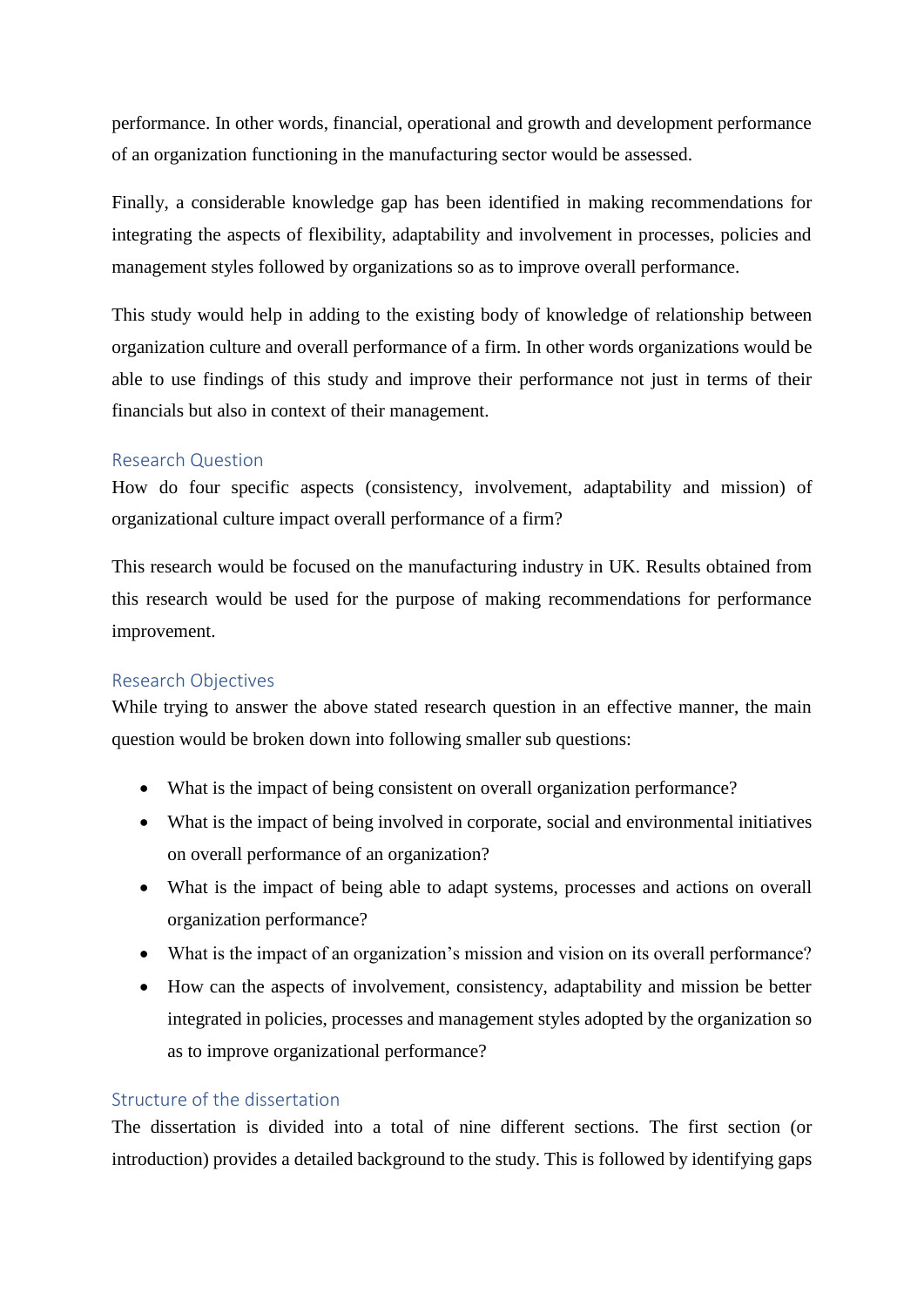in current knowledge and stating the rationale for this study. Research objectives and questions that would be addressed have also been identified in this section.

The second section (or literature review) identifies relevant literature on the topic of research and presents its findings in a systematic manner. In other words, this section provides a summary of findings of secondary research undertaken in this study.

In the third section (or methodology), methods undertaken to derive both secondary as well as primary research findings have been elaborated on. In context of secondary research findings, the section provides a detailed discussion of databases used, keywords deployed, inclusion and exclusion criteria used so as to derive and summarise relevant literature evidence. In context of primary research, the section provides details of sample size, sampling strategy followed, tools used for data collection and the manner in which research participants were contacted.

The fourth section (or results) presents a systematic analysis of results obtained from primary research. This includes a thematic analysis of patterns or themes observed in collected data.

The fifth section (or discussion) serves to expand on results obtained and link them to original research questions that had been phrased. The section clearly highlights the manner in which research questions were answered and how might valuable conclusions be drawn from data that is being collected.

The sixth section (or research ethics) expands on ethical concerns that the re4searcher was faced with while undertaking this research. Steps undertaken so as to address these concern were also elaborated on in the section.

The seventh section (or limitations of the study) highlighted major limitations which the researcher encountered while undertaking this study. Aspects such as researcher bias, lack of knowledge, lack of validity and generalisability of research results have been addressed in the section.

The eight section (or conclusion) presents a brief summary of the dissertation and its findings. The section touches upon the overall aim of the study and objectives which had been undertaken. This was followed by providing a summary of methods undertaken to conduct both primary as well as secondary research and finally moving on to providing a summary of research results.